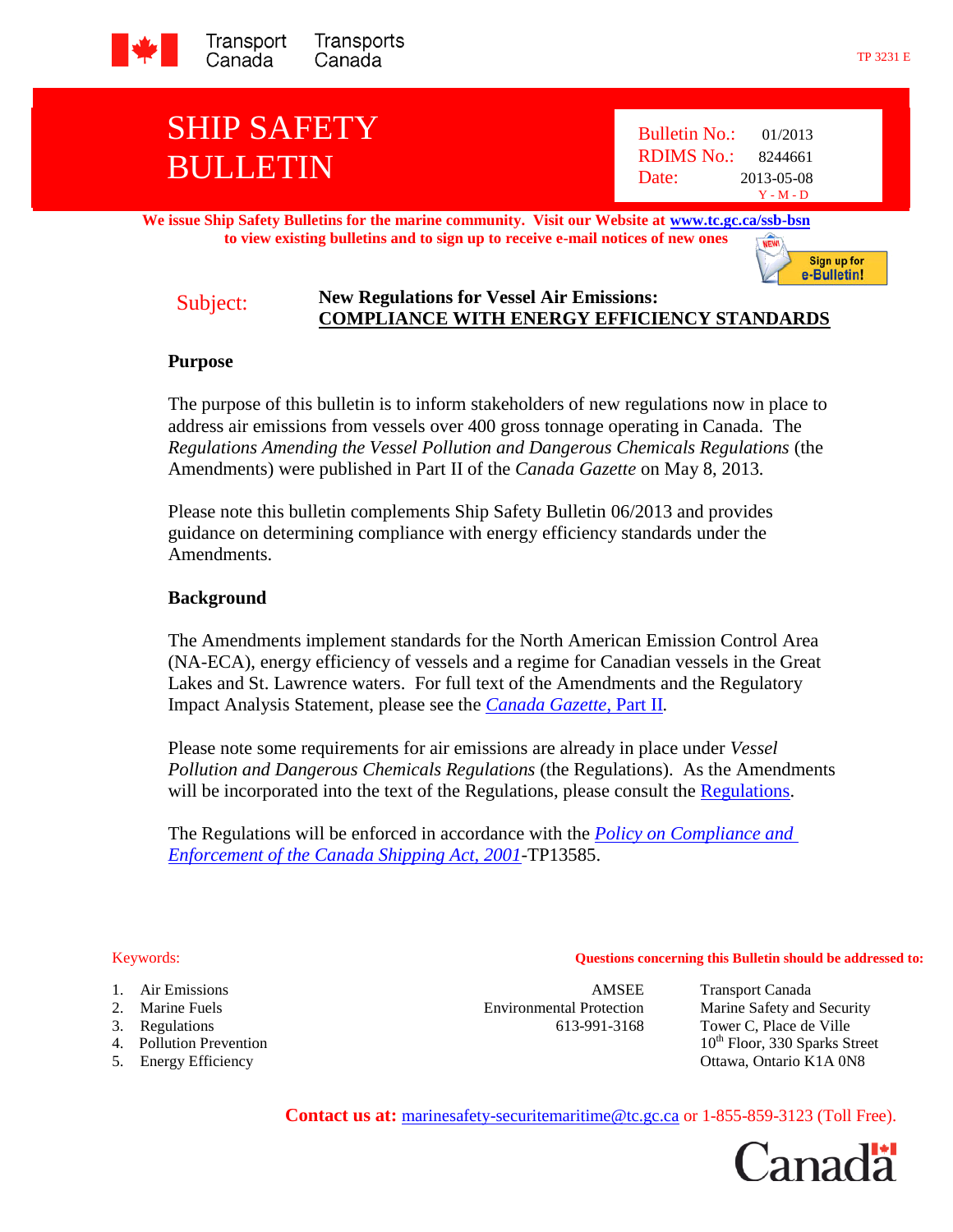New energy efficiency standards were adopted by the International Maritime Organization (IMO) in July, 2011, comprise the Energy Efficiency Design Index for new vessels built after June 30, 2013, and the Ship Energy Efficiency Operating Plan for existing vessels. With the Amendments published, Canadian regulations to implement these international standards are now in place.

# **Overview of the Amendments**

The Amendments require all vessels to carry a Ship Energy Efficiency Management Plan or SEEMP. This can be a simple statement within a vessel's Safety Management System documents, or a more detailed document on its own.

The Amendments set requirements for new vessels built after June 30, 2013, that trade internationally to have calculated its Energy Efficiency Design Index (EEDI) and meet its required efficiency target set out in the July 2011 revisions to Annex VI to MARPOL. For a new vessel, its EEDI value must be calculated for its International Energy Efficiency Certificate to be issued.

Compliance is demonstrated by the International Energy Efficiency Certificate.

# **Ship Energy Efficiency Management Plan (SEEMP)**

All ships must carry a SEEMP either as its own document or as part of the vessel's safety management system documents. IMO has published the *2012 Guidelines for the Development of a Ship Energy Efficiency Management Plan (SEEMP)* MEPC.213(63). This provides options to improve energy efficiency and a recommended format for the SEEMP.

# **Energy Efficiency Design Index (EEDI)**

The Energy Efficiency Design Index applies only to new vessels and provides a standardized indicator of a new vessel's energy efficiency. By itself, the EEDI is analogous to mileage figures available for vehicles. However, the standards also provide that new vessels built after January 1, 2015, must be up to10% more efficient than a baseline of vessels built between 1999 and 2009. This is further tightened after January 1, 2020, when new vessels would need to be up to 20% more efficient and by up to 30% after January 1, 2025. These targets vary by class of vessel and by size.

As well, a vessel that undergoes a major convention will be subject to the standards that apply in the year of that conversion rather than the year the vessel is originally built.

For new Canadian vessels intended to voyage internationally, and new foreign vessels, the Amendments require compliance with EEDI requirements. This work would be expected to be undertaken by Class during the construction of the vessel.

IMO has published the following supporting documents: